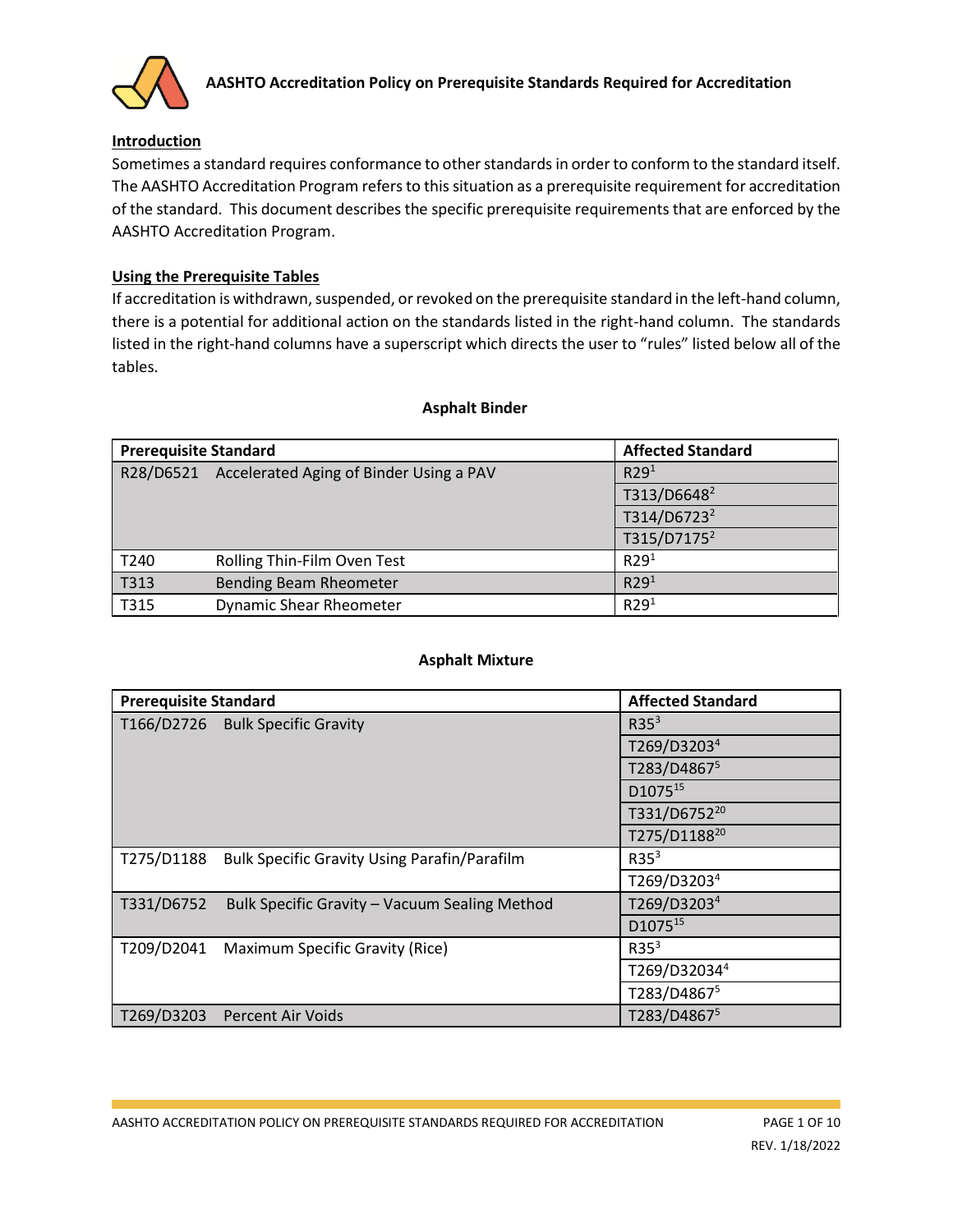# **Asphalt Mixture (Continued)**

| <b>Prerequisite Standard</b> |                                           | <b>Affected Standard</b> |
|------------------------------|-------------------------------------------|--------------------------|
| D3549                        | <b>Height of Compacted Specimens</b>      | T245/D6927 <sup>6</sup>  |
|                              |                                           | T283/D4867 <sup>6</sup>  |
|                              |                                           | D6931 <sup>6</sup>       |
| T164/D2172                   | <b>Asphalt Content by Extraction</b>      | T30/D54447               |
| T308/D6307                   | Asphalt Content by Ignition Oven          | T30/D54447               |
| D8159                        | Asphalt Content by Automated Extraction   | T30/D54447               |
| T30                          | Gradation                                 | $T308^8$                 |
| T312/D6925                   | <b>Gyratory Compaction</b>                | R35 <sup>3</sup>         |
|                              |                                           | T166/D2726 <sup>9</sup>  |
|                              |                                           | T275/D1188 <sup>9</sup>  |
|                              |                                           | T331/D6752 <sup>9</sup>  |
|                              |                                           | D6931 <sup>9</sup>       |
|                              |                                           | T283 <sup>9</sup>        |
|                              |                                           | D48675                   |
| R68/D6926                    | <b>Marshall Compaction</b>                | T166/D2726 <sup>9</sup>  |
|                              |                                           | T275/D1188 <sup>9</sup>  |
|                              |                                           | T331/D6752 <sup>9</sup>  |
|                              |                                           | D6931 <sup>9</sup>       |
|                              |                                           | T283 <sup>9</sup>        |
|                              |                                           | D48675                   |
|                              | T247/D1561 California Kneading Compaction | T166/D2726 <sup>9</sup>  |
|                              |                                           | T275/D1188 <sup>9</sup>  |
|                              |                                           | T331/D6752 <sup>9</sup>  |
|                              |                                           | D6931 <sup>9</sup>       |
|                              |                                           | T283 <sup>9</sup>        |
|                              |                                           | D48675                   |
| D1074                        | Compressive Strength of Asphalt           | D1075 <sup>15</sup>      |
| CPL-5115                     | <b>State Compaction Methods</b>           | T166/D2726 <sup>9</sup>  |
|                              |                                           | T275/D1188 <sup>9</sup>  |
| TX-206-F                     |                                           | T331/D6752 <sup>9</sup>  |
|                              |                                           | D6931 <sup>9</sup>       |
|                              |                                           | CPL-510619               |
|                              |                                           | TX-208-F <sup>19</sup>   |
|                              |                                           | T283 <sup>9</sup>        |
|                              |                                           | D48675                   |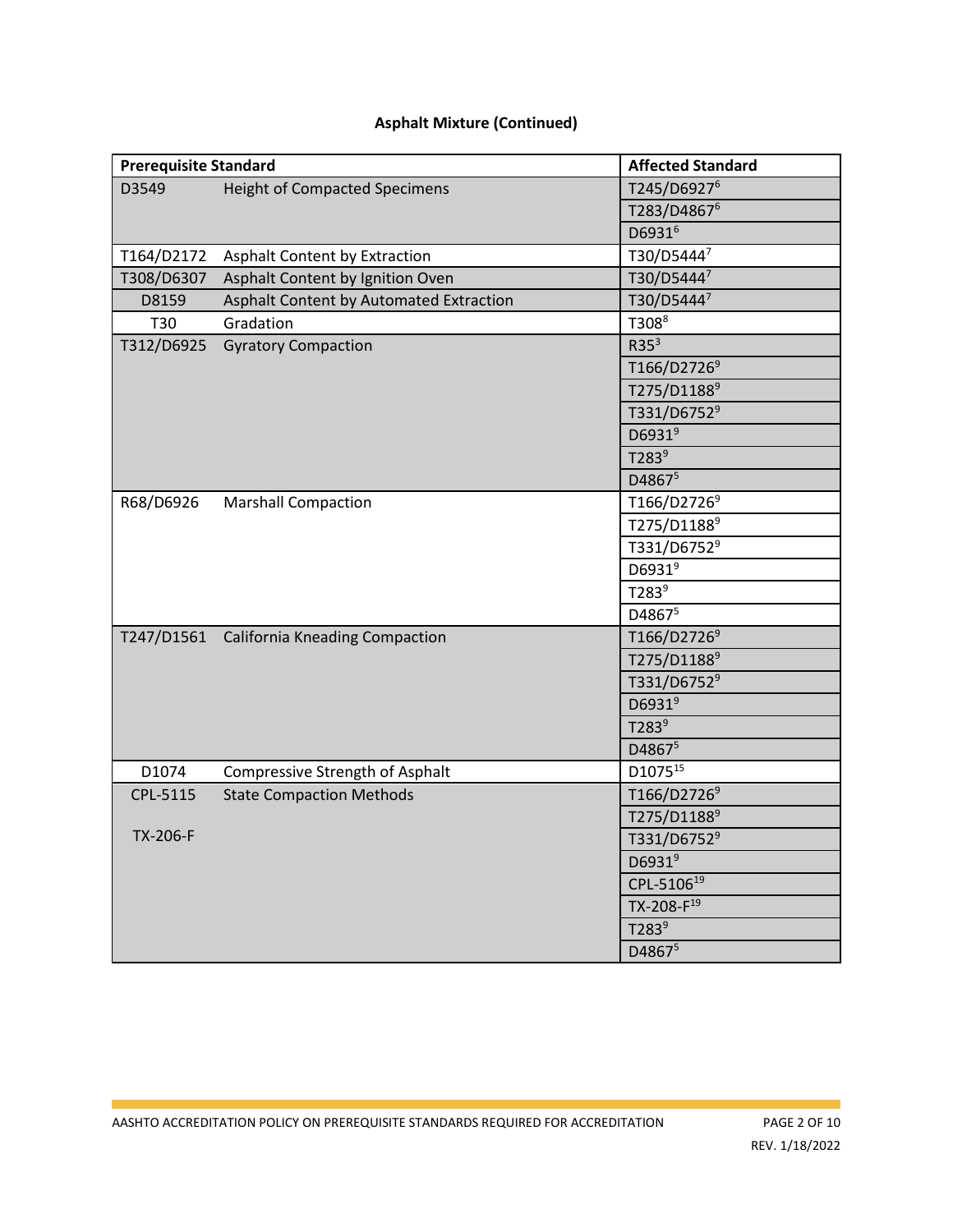## **Concrete, Cement, and Masonry**

| <b>Prerequisite Standard</b> |                                                                                                                                               | <b>Affected Standard</b>                                                                                                                                                                                                                                                                                                                                                                                                                                                  |
|------------------------------|-----------------------------------------------------------------------------------------------------------------------------------------------|---------------------------------------------------------------------------------------------------------------------------------------------------------------------------------------------------------------------------------------------------------------------------------------------------------------------------------------------------------------------------------------------------------------------------------------------------------------------------|
| M201/C511                    | Specification for Moist Cabinets, Moist Rooms, and<br>Water Storage Tanks - as it pertains to Moist<br>Cabinets/Rooms and Water Storage Tanks | T160/C157 <sup>22</sup><br>C1038 <sup>22</sup>                                                                                                                                                                                                                                                                                                                                                                                                                            |
| M201/C511                    | Specification for Moist Cabinets, Moist Rooms, and<br>Water Storage Tanks - as it pertains to Moist<br>Cabinets/Rooms only                    | T71/C87 <sup>22</sup><br>T106/C109 <sup>22</sup><br>T107/C151 <sup>22</sup><br>T131/C191 <sup>22</sup><br>$C227^{22}$<br>T154/C266 <sup>22</sup><br>C348 <sup>22</sup><br>$C441^{22}$<br>$C452^{22}$<br>$C596^{22}$<br>$C672^{22}$<br>C780 (Annex 6) <sup>22</sup><br>C882 <sup>22</sup><br>C942 <sup>22</sup><br>C953 <sup>22</sup><br>$C1090^{22}$<br>$C1105^{22}$<br>C1140 (Latex admixture) <sup>22</sup><br>T303/C1260 <sup>22</sup><br>$C1293^{22}$<br>$C1567^{22}$ |
| M201/C511                    | Specification for Moist Cabinets, Moist Rooms, and<br>Water Storage Tanks - as it pertains to Moist<br>Cabinets/Rooms or Water Storage Tanks  | $T23/C31^{22}$<br>T22/C39 <sup>22</sup><br>T97/C78 <sup>22</sup><br>R39/C192 <sup>22</sup><br>T177/C293 <sup>22</sup><br>C469 <sup>22</sup><br>T198/C496 <sup>22</sup><br>$C567^{22}$<br>C1019 <sup>22</sup><br>T325/C1074 <sup>22</sup><br>C1202 <sup>22</sup><br>$C1609^{22}$                                                                                                                                                                                           |
| C780<br>(Annex 1)            | Test Method for Consistency by Cone Penetration                                                                                               | C780 (Annex 6) $^{24}$                                                                                                                                                                                                                                                                                                                                                                                                                                                    |
| C1552                        | Standard Practice for Capping Concrete Masonry Units,<br>Related Units and Masonry Prisms for Compression<br><b>Testing</b>                   | $C140^{25}$<br>$C1314^{25}$                                                                                                                                                                                                                                                                                                                                                                                                                                               |

T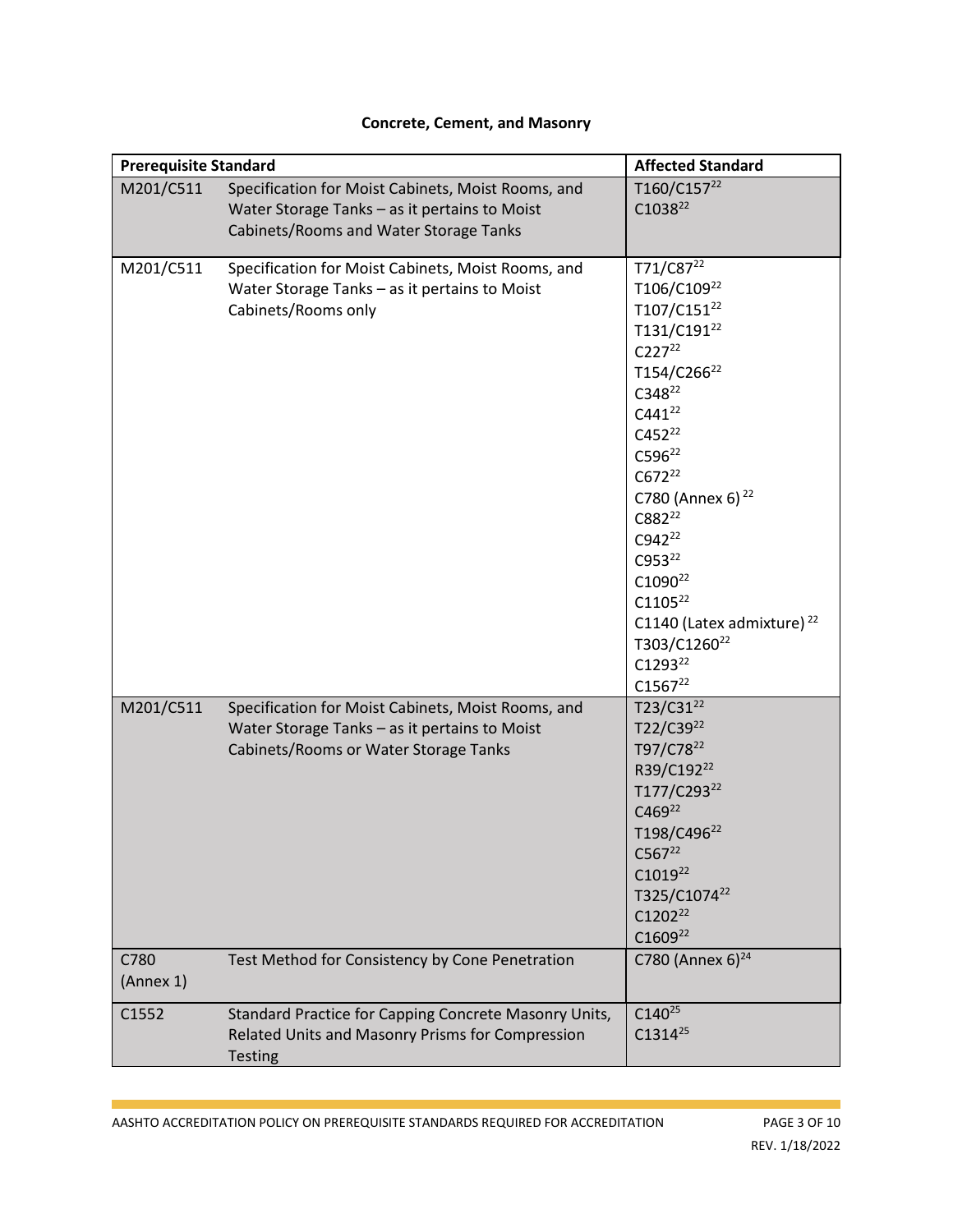# **Aggregate**

| <b>Prerequisite Standard</b> |                                          | <b>Affected Standard</b> |
|------------------------------|------------------------------------------|--------------------------|
| R76/C702                     | <b>Aggregate Splitting</b>               | R35 <sup>3</sup>         |
| T11/C117                     | -No. 200 Wash                            | R35 <sup>3</sup>         |
|                              |                                          | D2487 <sup>13</sup>      |
| T27/C136                     | <b>Sieve Analysis</b>                    | R35 <sup>3</sup>         |
|                              |                                          | T304/C125210             |
|                              |                                          | D2487 <sup>12</sup>      |
| T84/C128                     | Fine Aggregate Specific Gravity          | R35 <sup>3</sup>         |
|                              |                                          | T304/C125210             |
| T85/C127                     | <b>Coarse Aggregate Specific Gravity</b> | R35 <sup>3</sup>         |
|                              |                                          | D4718 <sup>13</sup>      |
| T <sub>100</sub>             | <b>Specific Gravity</b>                  | R35 <sup>3</sup>         |
| (Mineral                     |                                          |                          |
| Filler)                      |                                          |                          |

### **Rock**

| <b>Prerequisite Standard</b> |                                    | <b>Affected Standard</b> |
|------------------------------|------------------------------------|--------------------------|
| D4543                        | Preparation of Rock Core Specimens | D7012 <sup>14</sup>      |

## **Soil**

| <b>Prerequisite Standard</b> |                                                       | <b>Affected Standard</b> |
|------------------------------|-------------------------------------------------------|--------------------------|
| <b>R58</b>                   | Dry Preparation (AASHTO)                              | T8811                    |
|                              |                                                       | T8911                    |
|                              |                                                       | $T90^{11}$               |
| R74                          | <b>Wet Preparation</b>                                | T8811                    |
|                              |                                                       | T8911                    |
|                              |                                                       | $T90^{11}$               |
| D421                         | Dry Preparation (ASTM)                                | $D422^{11}$              |
| T89,T90/D4318                | Liquid and Plastic (Atterberg) Limits                 | D2487 <sup>12</sup>      |
| T88/D422                     | Particle-Size Analysis/Hydrometer                     | $D2487^{12}$             |
| T311                         | <b>Grain-Size Analysis of Granular Soil Materials</b> | D2487 <sup>12</sup>      |
| D1140                        | -No. 200 Wash                                         | D2487 <sup>12</sup>      |
| D6913                        | <b>Coarse-Grained Gradation</b>                       | D2487 <sup>12</sup>      |
| D7928                        | <b>Fine-Grained Hydrometer Analysis</b>               | $D2487^{12}$             |
| D698                         | <b>Standard Proctor</b>                               | D4718 <sup>13</sup>      |
| D1557                        | <b>Modified Proctor</b>                               | D471813                  |
| <b>FM1-T180</b>              | Moisture-Density Relations (FL)                       | FM5-515 <sup>26</sup>    |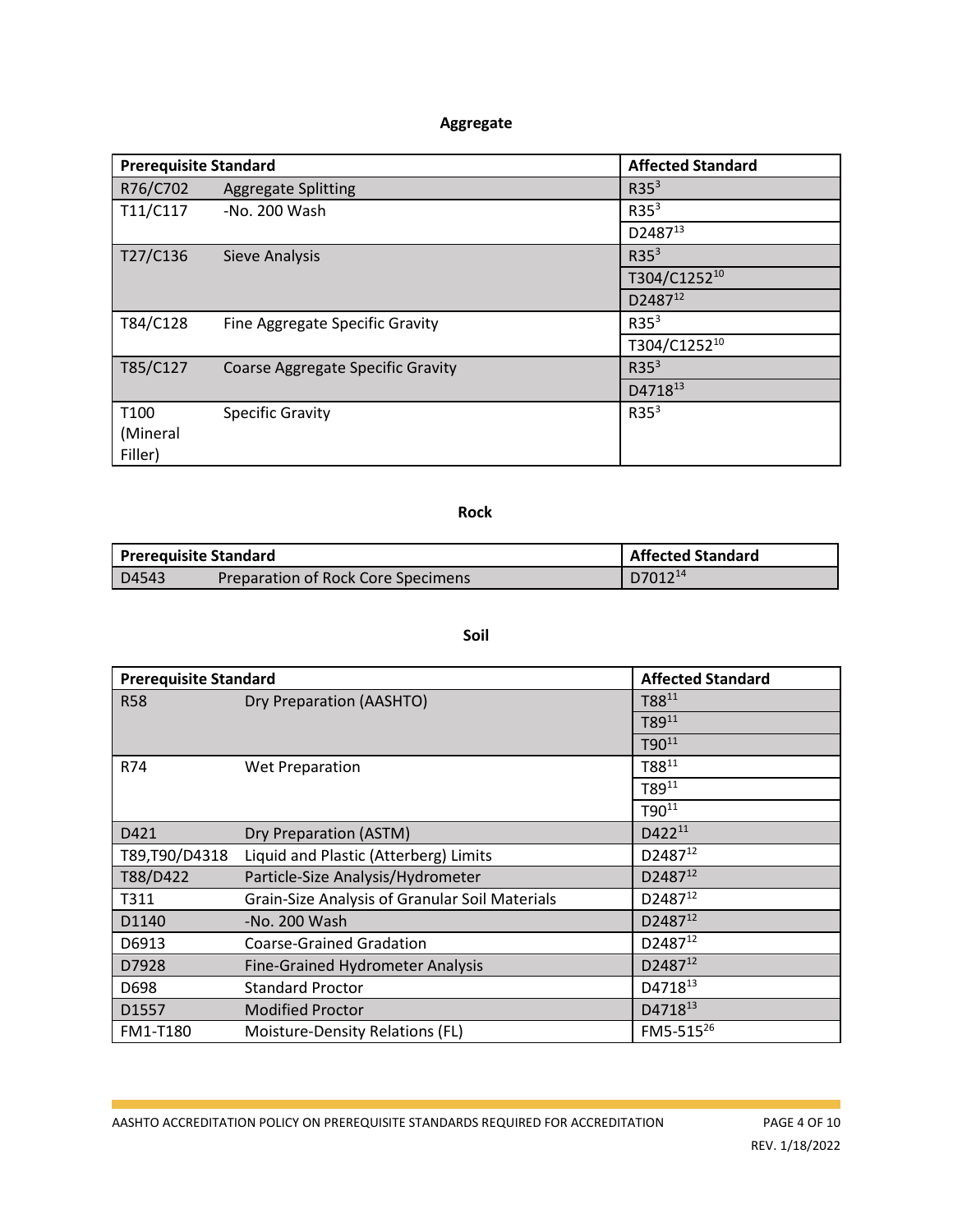### **Iron and Steel**

| <b>Prerequisite Standard</b> |                                   | <b>Affected Standard</b> |
|------------------------------|-----------------------------------|--------------------------|
| T244/A370                    | <b>Carbon-Steel Rebar Testing</b> | T244/A370 <sup>21</sup>  |

### **Quality Management Systems**

| <b>Quality Standard</b>    |                                                                                                                                                | <b>Required Methods</b>                                                                                                                                                                                        |
|----------------------------|------------------------------------------------------------------------------------------------------------------------------------------------|----------------------------------------------------------------------------------------------------------------------------------------------------------------------------------------------------------------|
| C <sub>1077</sub>          | Practice for Agencies Testing Concrete and Concrete<br>Aggregates                                                                              | $C117^{16}$<br>$C127^{16}$<br>$C128^{16}$<br>$C136^{16}$<br>$C31^{16}$<br>$C39^{16}$<br>$C138^{16}$<br>$C143^{16}$<br>$C172^{16}$<br>C173 or C231 <sup>16</sup><br>C617 or C1231 <sup>16</sup><br>$C1064^{16}$ |
| D3666<br>D3740             | Minimum Requirements for Agencies Testing and<br><b>Inspecting Road and Paving Materials</b><br>Practice for Minimum Requirements for Agencies | Accreditation for at least 3<br>methods in the scope of<br>testing $17$<br>Accreditation for at least 5 soil                                                                                                   |
|                            | Engaged in Testing of Soil and Rock                                                                                                            | and/or rock test methods <sup>18</sup>                                                                                                                                                                         |
| E329 (Steel<br>Inspection) | Standard Specification for Agencies Engaged in<br>Construction Inspection, Testing, or Special<br>Inspection                                   | F3125 (Rotational Capacity aka<br>Skidmore)                                                                                                                                                                    |

**1** A laboratory needs to be accredited for R28, T240, T313, and T315 to maintain accreditation for R29. Accreditation will not automatically be suspended for R29 when R28, T240, T313, and T315 is suspended. If R28, T240, T313, and T315 has been revoked or withdrawn, accreditation for R29 will be withdrawn.

**2** R28/D6521 is required to be performed when testing for T313/D6648, T314/D6723, or T315/D7175. Accreditation for T313/D6648, T314/D6723, and/or T315/D7175 will not automatically be suspended if R28/D6521 is suspended. Accreditation for T313/D6648, T314/D6723, or T315/D7175 will be withdrawn if R28/D6521 is revoked or withdrawn.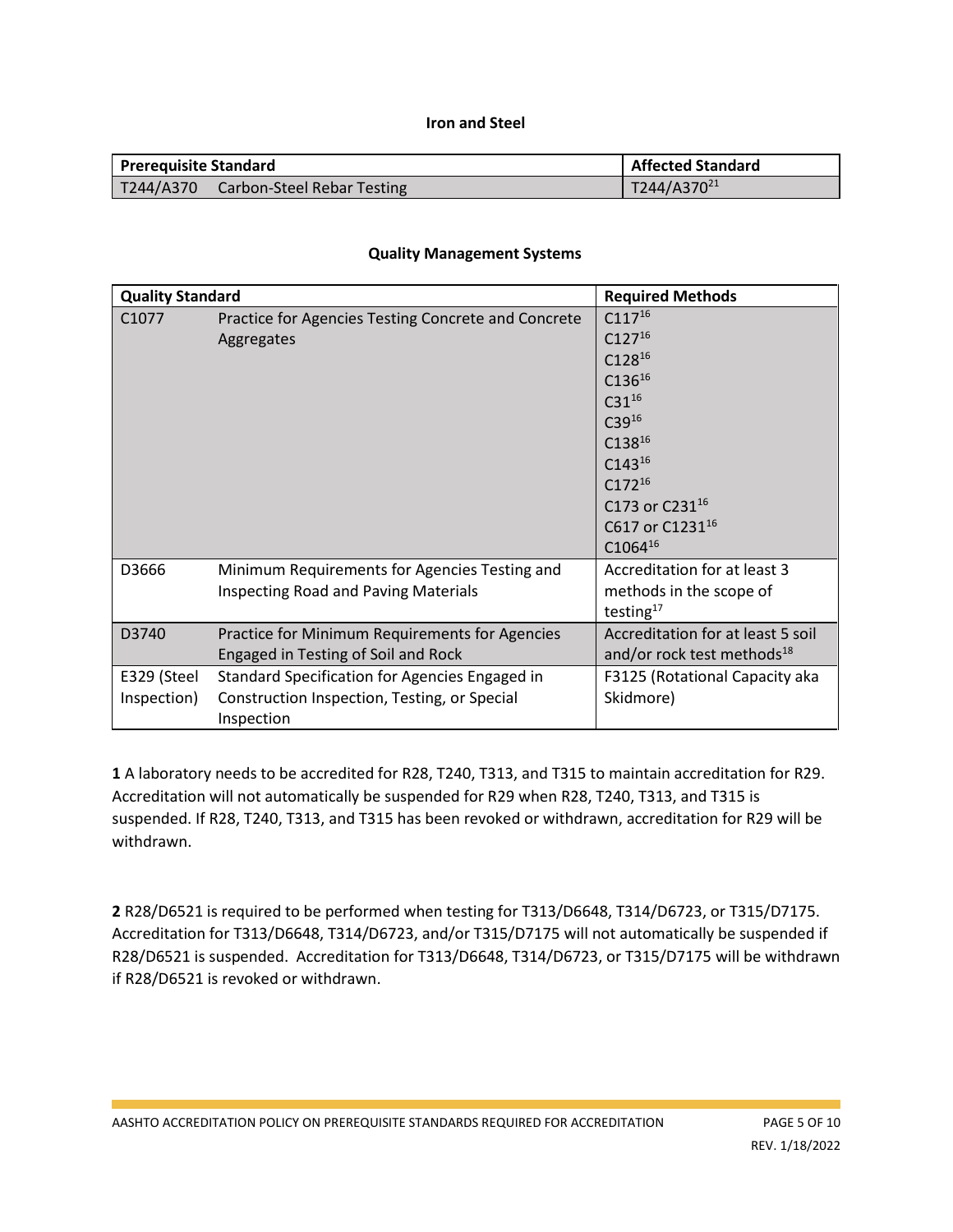**3** A laboratory needs to be accredited for R76, T11, T27, T84, T85, T100 (Mineral Filler), T209, T312, and T166 and/or T275 to maintain accreditation for R35. Accreditation will not automatically be suspended for R35 when T11, T27, T84, T85, T100 (Mineral Filler), T209, T312, and both T166 and/or T275 is suspended. If T11, T27, T84, T85, T100 (Mineral Filler), T209, T312, or both T166 and T275 has been revoked or withdrawn, accreditation for R35 will be withdrawn.

**4a** A laboratory needs to be accredited for T166, D2726, T275, D1188, T331, or D6752 to maintain accreditation for T269/D3203. Accreditation will not automatically be suspended for T269/D6203 when T166, D2726, T275, D1188, T331, or D6752 is suspended. If T166, D2726, T275, D1188, T331, and D6752 have been revoked or withdrawn, accreditation for T269/D3203 will be withdrawn based on the lack of accreditation for a bulk standard. Maintaining accreditation for either a cores-only or full version of at least one of these bulk standards satisfies the requirement for air voids.

**4b** A laboratory needs to be accredited for T209/D2041 to maintain accreditation for T269/D3203. Accreditation will not automatically be suspended for T269/D6203 when T209/D2041 is suspended. If T209/D2041 has been revoked or withdrawn, accreditation for T269/D3203 will be withdrawn based on the lack of accreditation for T209/D2041.

**5a** A laboratory needs to be accredited for T166/D2726, T209/D2041, and T269/D3203 to maintain accreditation for T283/D4867. Accreditation will not automatically be suspended for T283/D4867 when T166/D2726, T209/D2041, or T269/D3203 is suspended. If T166/D2726, T209/D2041, or T269/D3203 has been revoked or withdrawn, accreditation for T283/D4867 will be withdrawn based on the lack of accreditation for T166/D2726, T209/D2041, or T269/D3203.

**5b** A laboratory needs to be accredited for a form of compaction (R68, D6926, T247, D1561, T312, D6925, CP-L 5115, or TX-206-F) to maintain accreditation for D4867. Accreditation will not automatically be suspended for D4867 when the method of compaction is suspended. If all methods of compaction have been revoked or withdrawn, accreditation for D4867 will be withdrawn based on the lack of accreditation for a method of compaction.

**6** A laboratory needs to be accredited for D3549 to maintain accreditation for T245/D4867, T283/D4867, and D6913. Accreditation will not automatically be suspended for T245/D4867, T283/D4867, and D6913 when D3549 is suspended. D3549 has been revoked or withdrawn, accreditation for T245/D4867, T283/D4867, and D6913 will be withdrawn based on the lack of accreditation for D3549.

**7** A laboratory needs to be accredited for a form of extraction (T164, D2172, T308, D6307, or D8159) to maintain accreditation for T30/D5444. Accreditation will not be automatically suspended for T30/D5444 when T164, D2172, T308, D6307, or D8159 is suspended. If T164, D2172, T308, D6307, and D8159 have been revoked or withdrawn, T30/D5444 will be withdrawn based on the lack of accreditation for a method of extraction.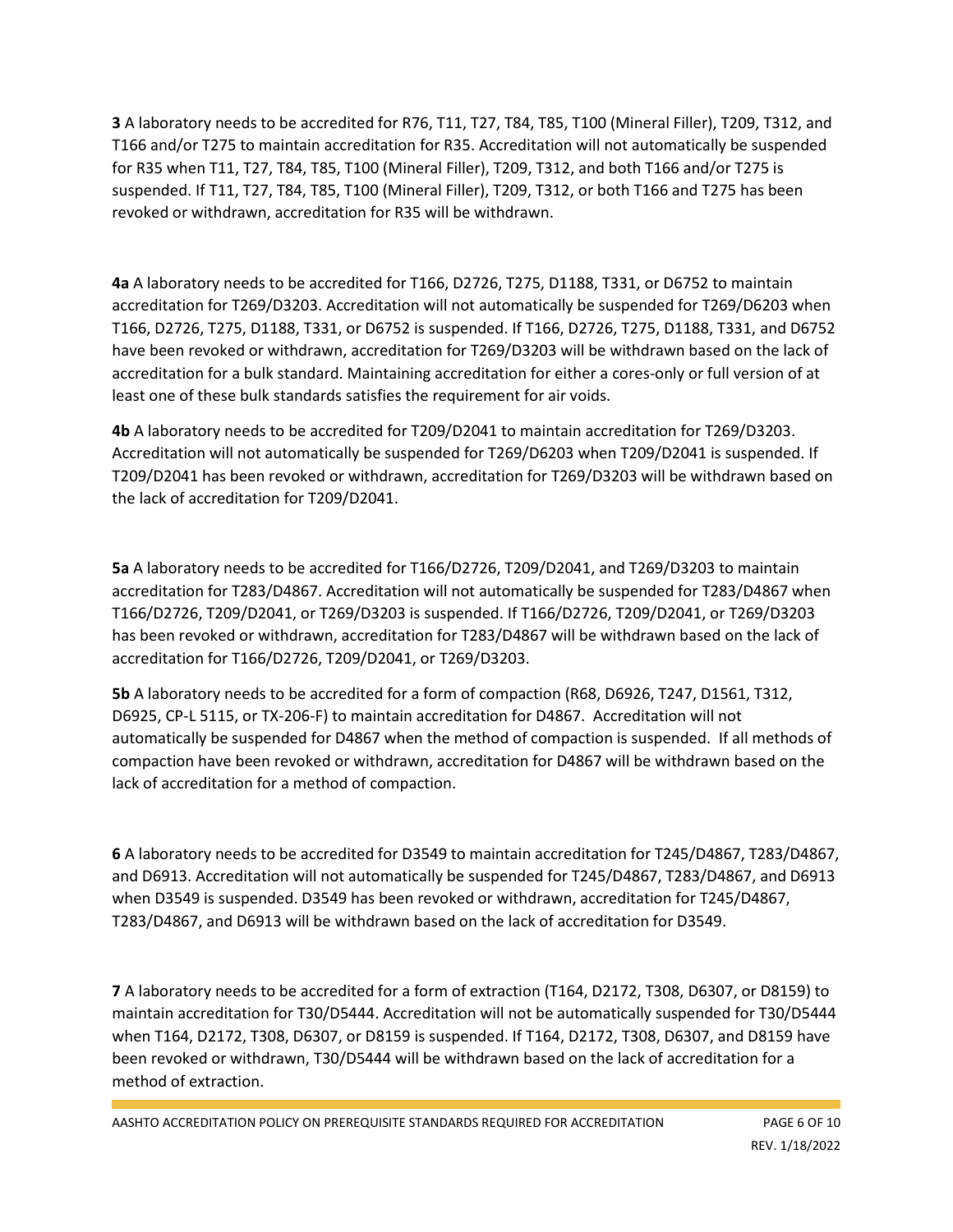**8** A laboratory needs to be accredited for T30 to maintain accreditation for T308. Accreditation will not be automatically suspended for T308 when T30 is suspended. If T30 has been revoked or withdrawn, accreditation for T308 will be withdrawn based on the lack of accreditation for T30.

**9** A laboratory needs to be accredited for a form of compaction (R68, D6926, T247, D1561, T312, D6925, CP-L 5115, or TX-206-F) to maintain accreditation for T166/D2726, T275/D1188, T331/D6752, T283, and D6931 or they will have a notation of (cores) after the test method designation. Accreditation will not automatically be suspended for these tests when the method of compaction is suspended. If all methods of compaction have been revoked or withdrawn, these tests will be replaced with the cores options based on the lack of accreditation for a method of compaction.

**10a** A laboratory needs to be accredited for T27/C136 in order to be able to maintain accreditation for T304/C1252. Accreditation will not automatically be suspended for T304/C1252 when a T27/C136 is suspended. If T27/C136 is revoked or withdrawn, accreditation for T304/C1252 will be withdrawn based on a lack of accreditation for T27/C136.

**10b** A laboratory needs to be accredited for T84/C128 in order to be able to maintain accreditation for T304/C1252. Accreditation will not automatically be suspended for T304/C1252 when T84/C128 is suspended. If accreditation for T84/C128 is revoked or withdrawn, accreditation for T304/C1252 will be withdrawn based on a lack of accreditation for T84/C128. Another AASHTO Accredited laboratory may be able to provide the test result for T84/C128 if this is part of the laboratory's normal process and the situation has been approved by the AASHTO Accreditation Program.

**11a** A laboratory needs to be accredited for R58 or T146 in order to be able to maintain accreditation for T88. Accreditation will not automatically be suspended for T88 when R58 or T146 is suspended. If both R58 and T146 is revoked or withdrawn, accreditation for T88 will be withdrawn based on a lack of accreditation for R58 or T146.

**11b** A laboratory needs to be accredited for R58 or T146 in order to be able to maintain accreditation for T89 or T90. Accreditation will not be automatically suspended for T89 or T90 when R58 or T146 is suspended. If both R58 and T146 is revoked or withdrawn, accreditation for T89 or T90 will be withdrawn based on a lack of accreditation for R58 or T146.

**11c** A laboratory needs to be accredited for D421 in order to be able to maintain accreditation for D422. Accreditation will not automatically be suspended for D422 when D421 is suspended. If D421 is revoked or withdrawn, accreditation for D422 will be withdrawn based on a lack of accreditation for D421.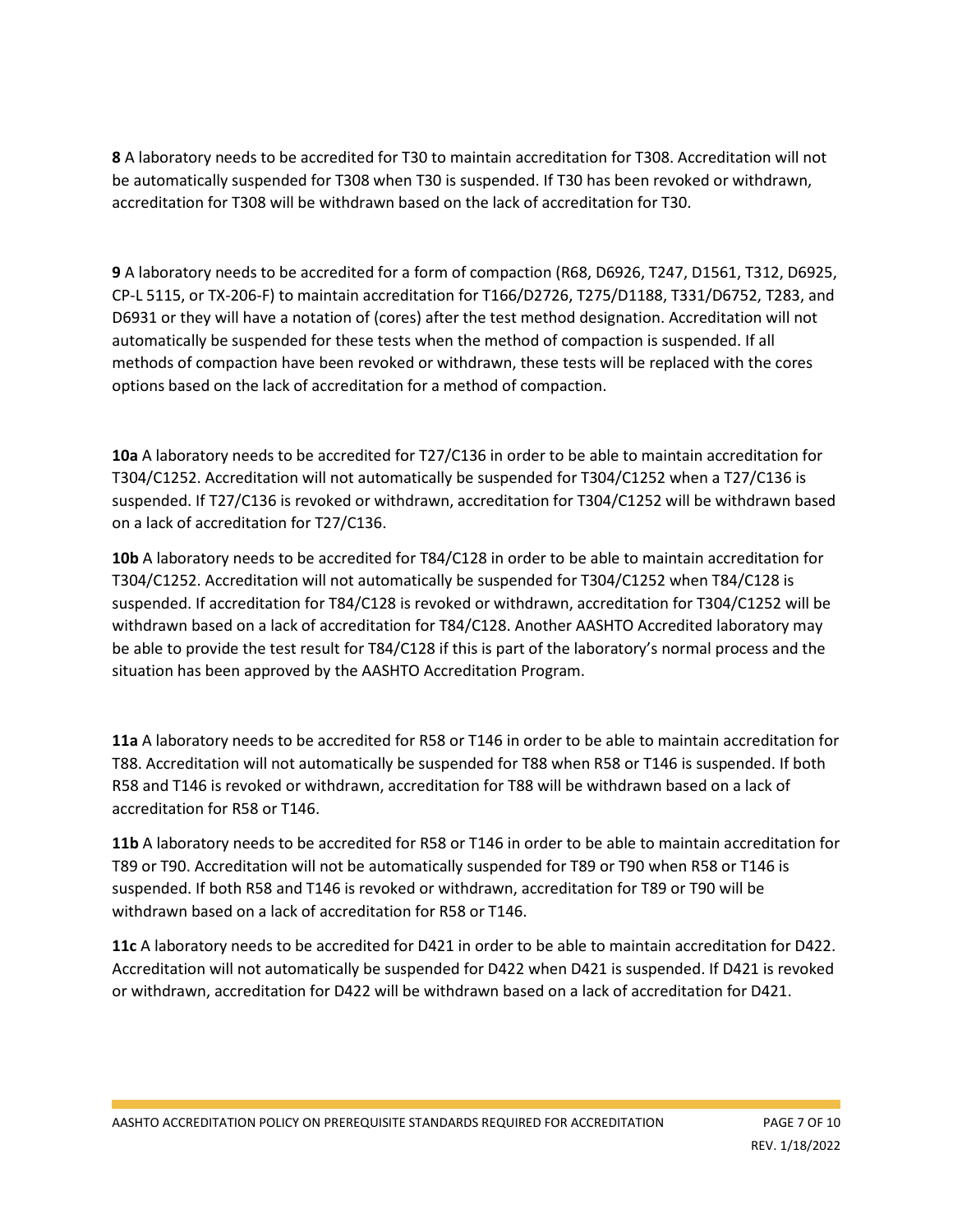**12** A laboratory needs to be accredited for plasticity index (D4318 or the combination of T89 and T90), a method of wash (C117, D1140, D422, D6913, D7928, T11, T88), and a method of particle size analysis (C136, D422, D6913, D7928, T27, or T88) to maintain accreditation for D2487. Accreditation will not be automatically suspended for D2487 when a required test is suspended. If a test requirement is not satisfied though revocation or withdrawal, accreditation for D2487 will be withdrawn based on a lack of accreditation for the underlying test(s).

**13a** A laboratory needs to be accredited for D698 or D1557 to maintain accreditation for D4718. Accreditation will not automatically be suspended for D4718 when D698 and D1557 are suspended. If both D698 and D1557 have been revoked or withdrawn, accreditation for D4718 will be withdrawn based on the lack of accreditation for D698 or D1557.

**13b** A laboratory needs to be accredited for C127 to maintain accreditation for D4718. Accreditation will not automatically be suspended for D4718 when C127 is suspended. If C127 has been revoked or withdrawn, accreditation for D4718 will be withdrawn based on the lack of accreditation for C127.

**14** A laboratory needs to be accredited for D4543 to maintain accreditation for D7012 or they will have a notation of (Without D4543 Sample Preparation) after the test method designation. Accreditation will not automatically be modified for D7012 if D4543 is suspended. If D4543 revoked or withdrawn, D7012 will be replaced with D7012 (Without D4543 Sample Preparation).

**15a** A laboratory needs to be accredited for D1074 to maintain accreditation for D1075. Accreditation will not automatically be suspended for D1075 when D1074 is suspended. If D1074 has been revoked or withdrawn, accreditation for D1075 will be withdrawn based on the lack of accreditation for D1074.

**15b** A laboratory needs to be accredited for D2726 or D6752 to maintain accreditation for D1075. Accreditation will not automatically be suspended for D1075 when D2726 or D6752 is suspended. If both D2726 and D6752 have been revoked or withdrawn, accreditation for D1075 will be withdrawn based on the lack of accreditation for D2726 or D6752. Accreditation for D2726 (Cores) or D6752 (Cores) fulfills this requirement.

**16a** Accreditation for C1077 (Aggregate) requires accreditation for C117, C127, C128, and C136. If C117, C127, C128, and/or C136 are suspended, accreditation for C1077 (Aggregate) will be suspended.

**16b** Accreditation for C1077 (Concrete) requires accreditation for C39, C617 or C1231, C31, C172, C138, C143, C173 or C231, and C1064. If C39, C617 and C1231, C31, C172, C138, C143, C173 and C231, and/or C1064 are suspended, accreditation for C1077 (Concrete) will be suspended.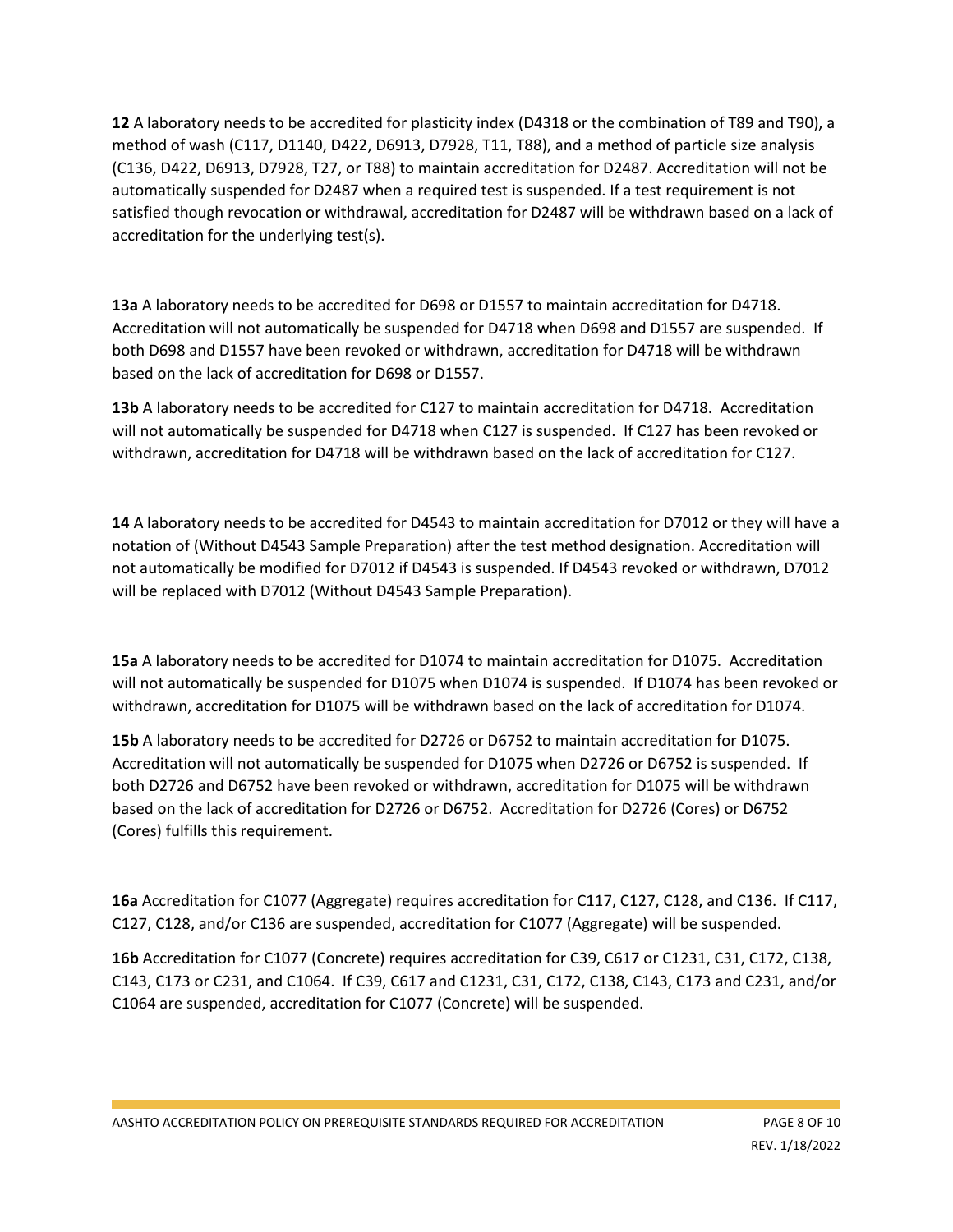**17** The AASHTO Accreditation Program offers accreditation for D3666 under several material types; Aggregate, Asphalt Binder, Asphalt Mixture, and Emulsions. If the suspension of a test method results in a laboratory being accredited for less than 3 methods under a scope for which the laboratory holds D3666 accreditation, accreditation for D3666 of that scope will be suspended.

**18** If the suspension of a test method results in a laboratory being accredited for less than 5 methods under the soil and/or rock scope, accreditation for D3740 will be suspended.

**19a** A laboratory needs to be accredited for CPL-5115 to maintain accreditation for CPL-5106. Accreditation will not automatically be suspended for CPL-5106 when CPL-5115 is suspended. If CPL-5115 has been revoked or withdrawn, accreditation for CPL-5106 will be withdrawn based on the lack of accreditation for CPL-5115.

**19b** A laboratory needs to be accredited for TX-206-F to maintain accreditation for TX-208-F. Accreditation will not automatically be suspended for TX-208-F when TX-206-F is suspended. If TX-206-F has been revoked or withdrawn, accreditation for TX-208-F will be withdrawn based on the lack of accreditation for TX-206-F.

**20a** For the MAR and HMG samples, if a laboratory is accredited for T166/D2726 and T331/D6752, the laboratory must perform both tests in order to maintain accreditation for both tests.

**20b** T275/D1188 will be suspended along with T166/D2726.

**21** Low ratings / no results in the CCRL proficiency sample will result in suspensions for all types of rebar tested (M31/A615, A706, A970).

**22** The requirement for curing rooms, cabinets, and tanks are dependent on the standard and the manner in which the laboratory chose to conform to the requirements if an option exists. For more details, refer to th[e AASHTO Accreditation Policy on Curing Facilities.](http://aashtoresource.org/docs/default-source/publicdocuments/aashto-accreditation-policy-on-curing-facilities.pdf?sfvrsn=12)

**23** Accreditation for E329 (Steel Inspection) requires accreditation for F3125 (Rotational Capacity aka Skidmore). If F3125 is suspended, accreditation for E329 (Steel Inspection) will be suspended.

**24** A laboratory needs to be accredited for C780 (Annex 1) to maintain accreditation for C780 (Annex 6). Accreditation will not automatically be suspended for C780 (Annex 6) when C780 (Annex 1) is suspended. If C780 (Annex 1) has been revoked or withdrawn, accreditation for C780 (Annex 6) will be withdrawn based on the lack of accreditation for C780 (Annex 1).